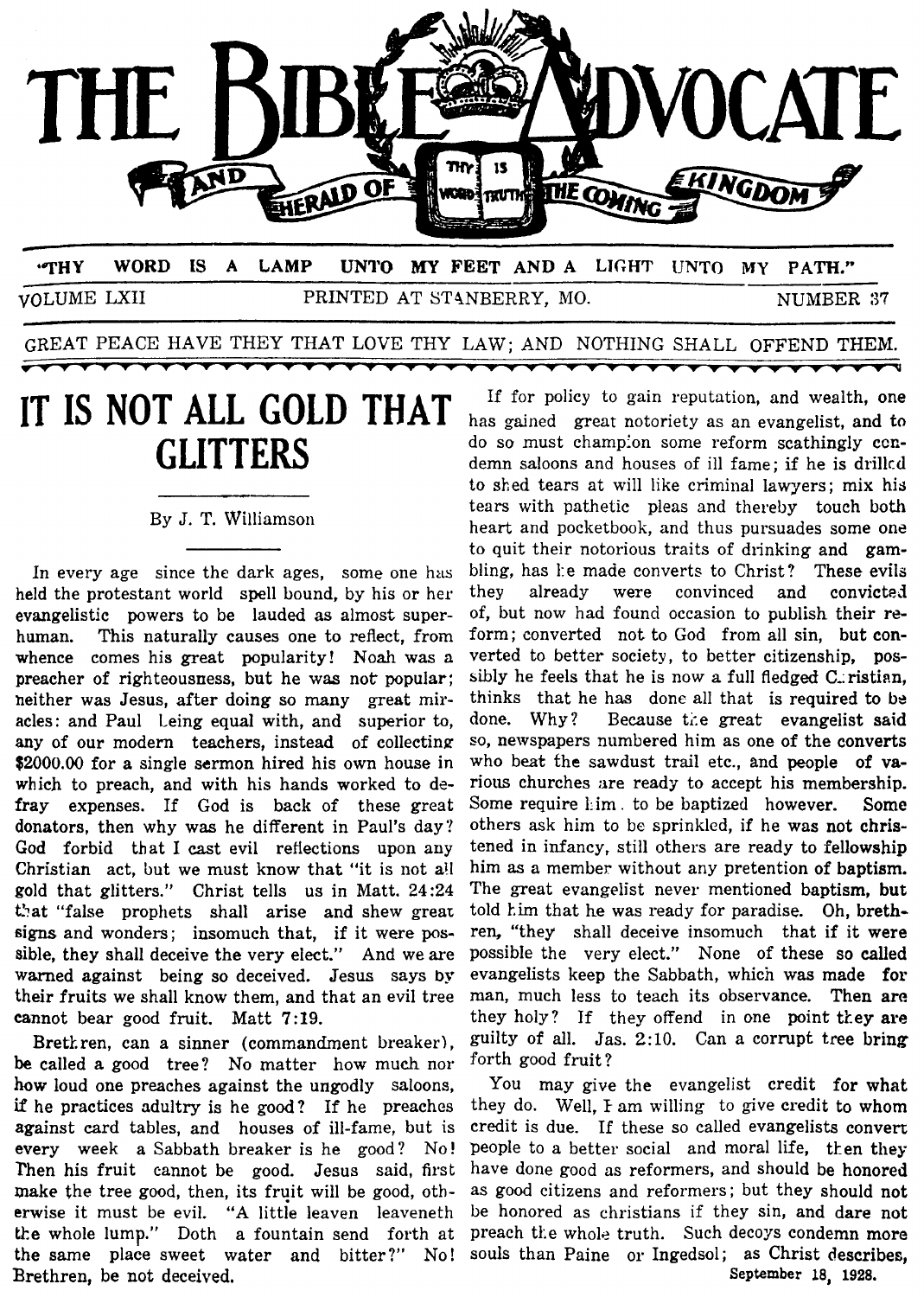## **Palestine From Day to Day**

**The purpose of this department is to keep our people post**   $_{ed}$  regarding the developments of the Holy Land, and the restoration of Zion, that they need not be in darkness when the Lord comes in glory. These events lead to Armageddon and the return of Jesus. In Psalms 102: 16 we read, and the return of Jesus. In Psalms 102: 16 we read, <br> **\*** When the Lord shall build up Zion, He will return in His **glory.' That the Jewish people were to be attared and their nationality not ba loat see Isa 61: 9. The rwe acatbred**  will be the one gathered, see Jer. 32: 37: Ezek. 37: 21. 22:<br>Joel 3: 2: Ezek. 36: 32; Isa. 61: 4; Isa. 60: 10. That this is<br>caing to be done before. Armageddon and the coming of **going** *to* **be done before Amgeddoa and the coming** *ef Christ, see Ezek.* 38, and Zech. 12th and 14th chapters

Believing that the time has come to make a stand against the movement of the Jews into the Christian Science Church by holding up Jewish Science to the believers in Judaism, leaders of the Jewish fiith in Brooklyn held a meeting of rabbis and Jewish inen of science to show "how religion and science can work together in harmony for the benefit of hunian beings."

Announcement has been made by Edwin R. Embree, president of the Julius Rosenwald Fund, that an additional **\$2,000,000** has been given by RIr. Rosenwald to the fund, now totalling in excess of \$20,000,000, to be used according to the donor, "for the welfare of mankind." An unusual feature is the stipulation by Mr. Rosenwald that the entire fund. principal and interest be expended within twentyfive years of his death.

"We appear to be on the eve of a new emigration to Palestine from Poland," Deputy Gruecbaum said, speaking at a meeting called by the He'Chalutz Organization to launch an appeal for funds. "Reports arriving from Palestine," he said, "show that the improvement in conditions there is due not only to the work of the Zionist Organizatior. and t: *e*  British Government, but also to the natural development of agriculture and industry.''

It is reported that 19,274 tourists visited Palestine during the first six months of this year.

A tomb was recently discovered on the Mount of Olives containing ten ossuaries, some of which have inscriptions.

At a recent dinner in London in honor of the Earl **of** Balfour, over **\$72,000.00** were raised for the 13.) 1 four Forest in Palestine, near Nazareth.

Permits for building 59 dwelling houses and four stores were grantetd in the month of June hy the Municipality of Tel Aviv, Palestine. Building operations are thus being resumed after a long suspension.

Sir John Robert Chancellor, formerly from **1916** to

**1921,** Governor of Trinidad and Tobago, has **been**  appointed the new High Commissioner. tine, to succeed the present High Commissioner, Lord Plumer, whose three year term will oxpire soon. Sir John is an engineer by profession, The cngineers are coming to the front in these day.; **~2 &;''I** *.tt*  constructive enterprises.

## **The Sabbath A Perpetual Covenant**

### Herbert W. Armstrong

Do we not define a covenant as a mutual agreement between two parties? Is that not the description by which we recognize a covenant in the Bible?

Now let us consider Ex. **31:12-18.** "And the Lord spake unto Moses saying, Speak thou also unto the children of Israel. . (the children of Israel **here**  have the meaning of the blood-descendants of Abraham, Isaac, Jacob, the twelve tribes, literally). "saying, Verily my Sabbaths shall ye keep: FOR IT OUT YOUR GENERATIONS.. . " between God and whom? The twelve tribes, or descendants **of**  Jacob-Israel, God's chosen earthly race. Now WHY? "that **ye may** know that **I am** the **Lord** that doth sanctify **you."** Sanctify-set apart. The Sabbath, then is their national sign, setting them apart **from**  other nations and peoples, identifying them **as God%**  chosen race. Now does Sabbath-keeping set **one**  apart You and I know that it does. The rest **cf**  the world sets us apart mighty quick when **we be**gin to keep it. 'Ye shall keep the Sabbath, therefore; for it is holy unto you; **cvciyone** that deffleth it shall surely be put to death." Now death **or**dinarily means "cut off," generally from God. Note, however, that the following words seem to define the meanjng here. "For whoscwer doeth any **work**  therein, that soul shall be **cut off FROM AMONG**  Cut off from God? No, it says cut off from his people  $-$ Israel. Cut off from being considered one of God's ehosen earthly race **of peo**ple. So, then, consider an Israelite. And, as you know, there is ample Scriptural evidence that an outsider can be GRAFTED IN, and considered **an**  ADOPTEn child of Israel. And tt **i:s** passage **I**  am discussing tells what cut one off, and what **the**  national sign is. Why does violation of the Sabbath cut one off from Israel? "To observe the **Sabbath**  throughout their generations, FOR **A** PERPETUAL **COVENANT."** Get that word COVENANT. **The**  Sabbath, then, is **a** covenant, all by itself. **And**  THIS covenant is given as **a** PERPETUAL covenant. **A WHOLLY SEPARATE AND DISTIhGT COVENANT IN ITSELF.** Entirely apart **from** the IS A SIGN BETWEEN ME AND YOU THROUGH-